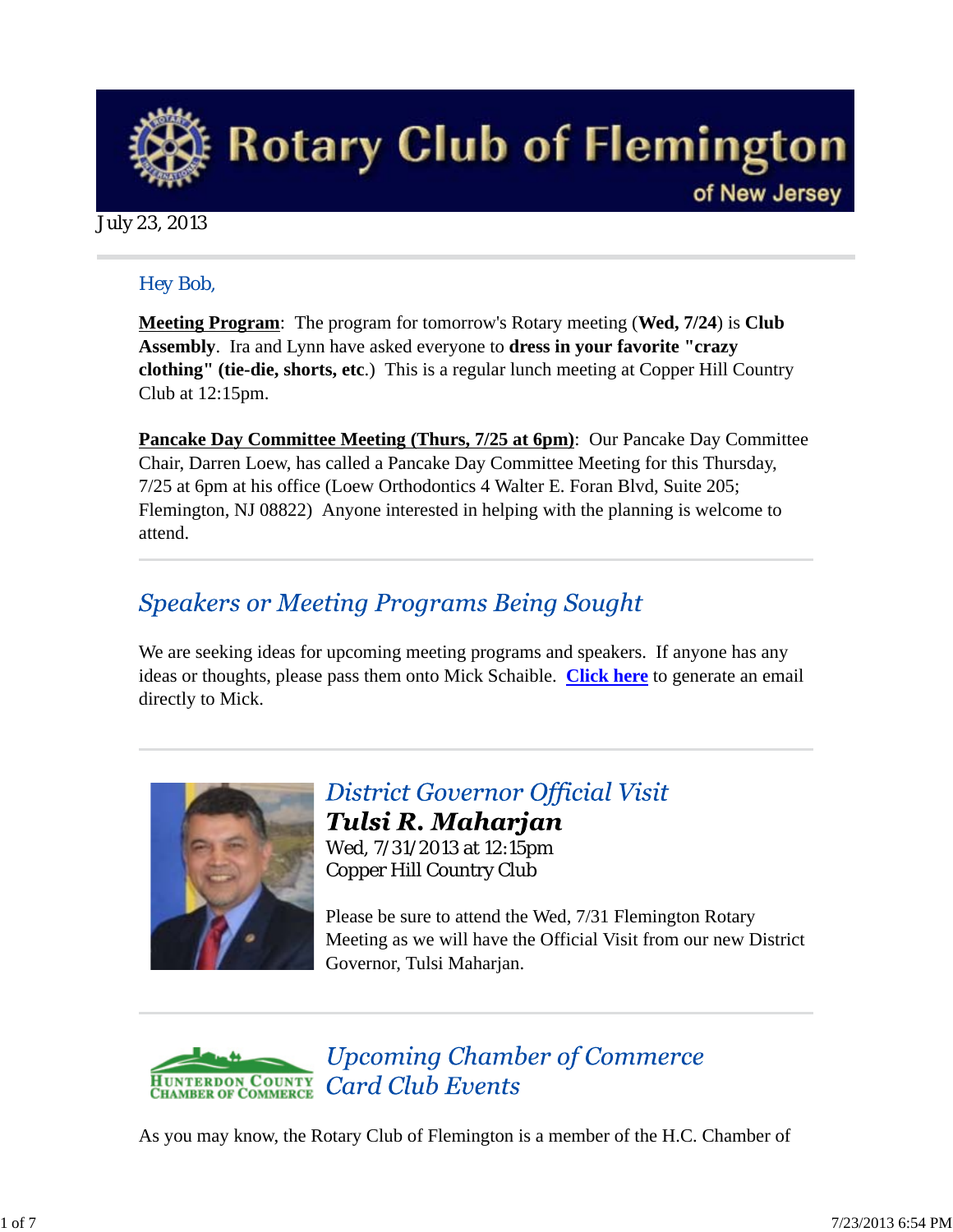Commerce. This enables all Rotarians the ability to attend a Chamber function as a "member". If someone asks you what your business is, you would explain that you are a member representing the Rotary Club of Flemington. Here are some upcoming events:

# **Prosperity on the Green**

Stanton Ridge Golf & Country Club Wed, 7/31/2013 (5:30 to 7:30pm)

> This Card Club provides a unique opportunity for a **limited** number of Sponsorships and Tabletop Displays. **This is a great opportunity to showcase your organization, especially if you are unable host your own Card Club at your place of business.**

### **Tabletops are available to members for \$75.**

### **This event is Complimentary for Chamber Members who Pre-register by July 22, 2013.** After July 22, the cost to attend is \$25.

Non-members: \$25. Walk-ins: \$25.

# **Click here to Register for this Event.**

# **August Card Club**

Red Mill Museum Village, Clinton Wed, 8/14/2013

### **Admission is included in your Chamber Membership.** Non-Members: \$15

**Click here to Register for this Event.**

# **Rotary District 7510 News**

**Rotary and Rutgers Project - "Growing Lives One Seed at a Time"** is a unique garden pilot initiative involving the partnership of Rotary International and Rutgers University and its Entities in 5 counties throughout Central New Jersey. The partnership is committed to focusing on providing opportunities for accommodating a broad spectrum of audiences, with varying and diverse limitations, ages, and abilities via Enabling Gardens. The partnership will plan, design, introduce, and implement Enabling Garden Spaces, which by definition are growing environments that invite and permit participation by various individuals or groups. Who can benefit? Answer: People of all ages at any stage of life. **Click Here to Read More**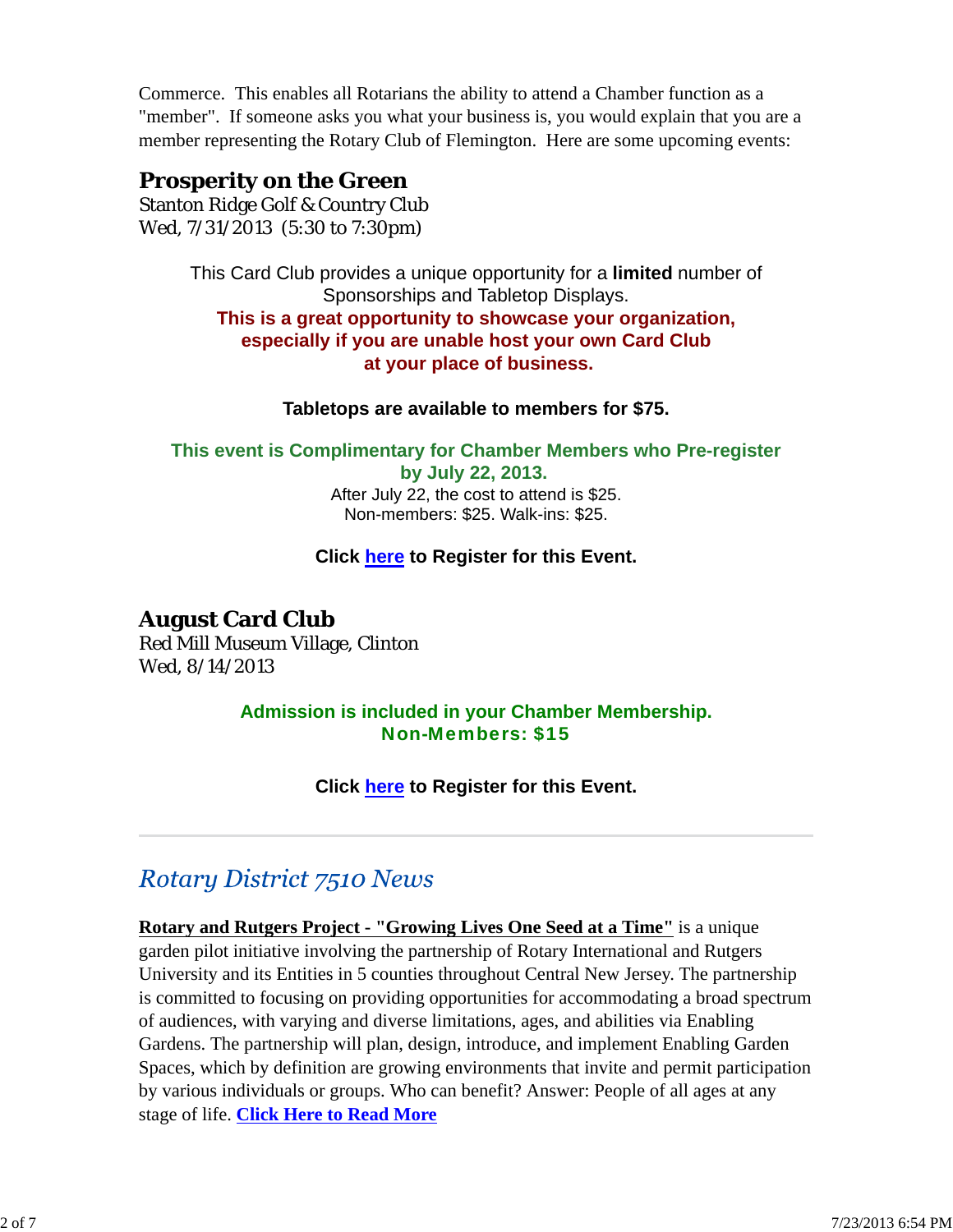# **Upcoming Dates to Note**

#### **Summary of Upcoming Meeting Programs:**

Wed, 7/24: Club Assembly

Wed, 7/31: **District Governor Official Visit (Tulsi R. Maharjan)**

Wed, 8/07: Lynn Arnold: County Flu Clinics

Wed, 8/14: OPEN

Wed, 8/21: Molly Sumner of Kindred Companions.

Molly is a dog trainer from Frenchtown who was formerly a Rotary Exchange student from Mendam, NJ. She is amazing at reading a dog's signs and at correcting bad behaviors. She speaks to groups as well as being a teacher at Bucks County Community College.

Wed, 8/28: OPEN

**Next RCOF Board Meeting**: Thurs, 8/1/2013 at 6:00 PM (usually the 1<sup>st</sup> Thursday). **Next Membership Meeting**: Wed, 8/14/2013 at 1:30 PM (usually the 2<sup>nd</sup> Wednesday).

### **Upcoming RCOF Club Events, Fundraisers, Fellowship Events, Etc**.:

Sat, Oct TBD............. **Pancake Day** at H.C.R.H.S. Commons

### **Rotary District 7510 Events & Functions:**

|                                   | Sat, 9/28 Rotary Leadership Institute                                       |
|-----------------------------------|-----------------------------------------------------------------------------|
|                                   |                                                                             |
|                                   | Mon, 10/7 <b>Vocational Assembly</b> at the Pines Manor, Edison             |
|                                   | Thurs, 10/10 Homes of Hope Intercity Dinner - Hotel Somerset-Bridgewater    |
|                                   | Mon, $11/4$ <b>Eat, Drink &amp; Share</b> - The Pines Manor, Edison (6-9pm) |
| May 2-3, 2014 District Conference |                                                                             |

**COMMITTEE LIST**: Click the link for a listing of all current Club Committee's and its members.

### **Login-In to the "Members Only" Section of the website to view**:

1) Past E-MONGER & NEWSMONGER ISSUES: Click to view past issues. Began Aug. 9, 1950.

2) New Member Information: Do you have someone you think would be a good potential member? If so, please contact Membership Committee Chair Joe Ziegler to learn the process prior to initiating an application. In the meanwhile, click the link for information on the club and financial requirements.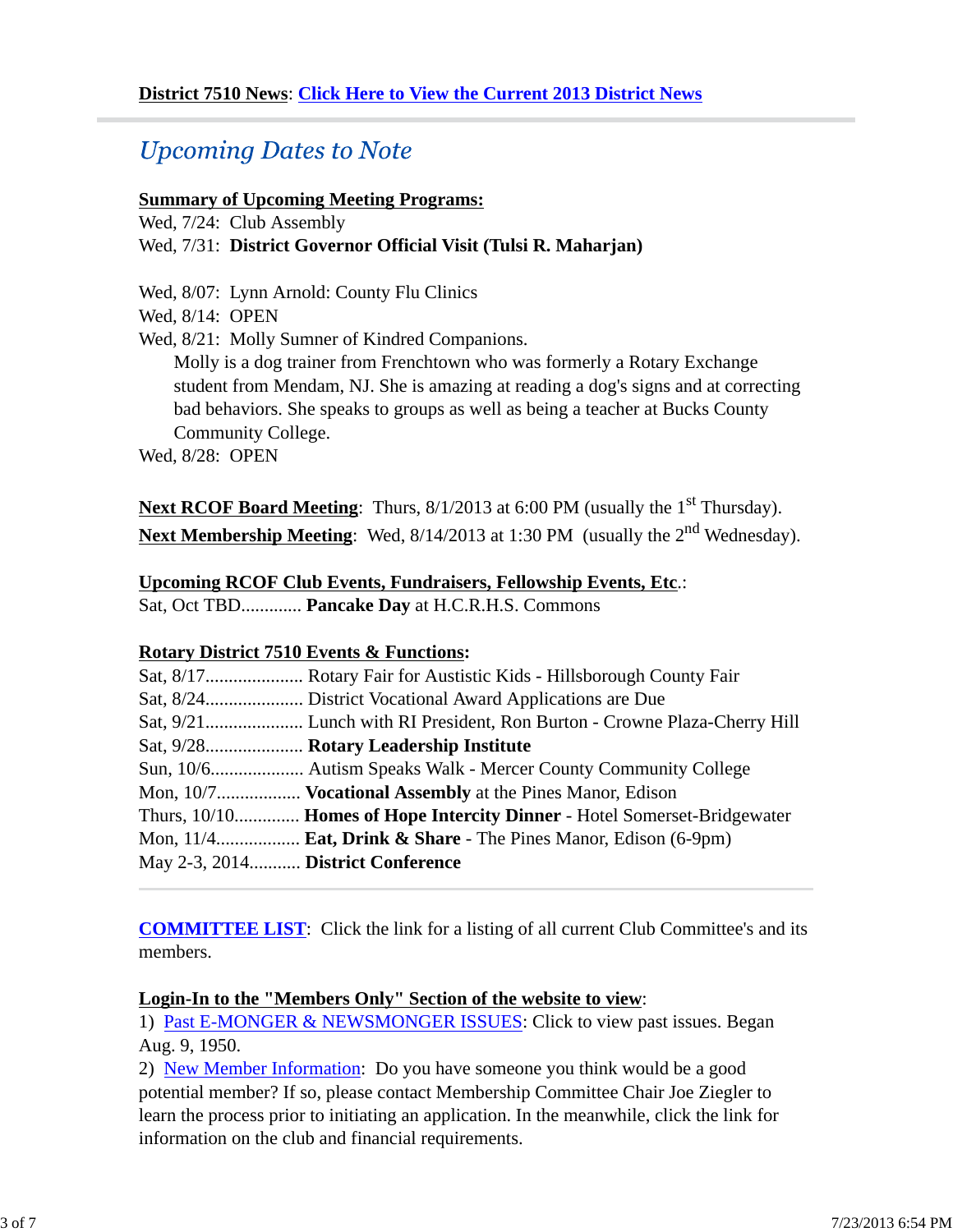3) RCOF Membership Proposal Form: Click the link to download the "Membership Proposal Form".

# **Rotary Website Links**:

Rotary International: www.Rotary.org Rotary District 7510: www.RotaryNJ.org

**Nearest Rotary Club Meetings**: As A Rotarian, you are Welcome to attend a Rotary Club meeting anywhere in the world. Click here for some nearby Rotary meetings.

RI President's Call for Action in **2013-2014**: **"Engage Rotary, Change Lives"**

# **Rotary Club of Flemington - Our 90th Year**

Founded October 3, 1923 \* Charter #1529 \* District 7510

| President                                | <b>Ira Liebross</b>                         |  |  |
|------------------------------------------|---------------------------------------------|--|--|
| President-Elect                          | Lynn Hyman                                  |  |  |
| Secretary                                | <b>Michele Kavanagh</b>                     |  |  |
| Treasurer, General                       | <b>Bob Newland</b>                          |  |  |
| Treasurer, Lunch                         | D.J. Wright                                 |  |  |
| <b>Board Members</b>                     | Karen Widico (immediate past president)     |  |  |
|                                          | <b>Jim Davidson</b>                         |  |  |
|                                          | <b>Nancy Kahl</b>                           |  |  |
|                                          | <b>Mick Schaible</b>                        |  |  |
|                                          | <b>Chris Venditti</b>                       |  |  |
| Sergeant-at-Arms                         | Tom Fisher                                  |  |  |
| <b>RI</b> President                      | Ron D. Burton (Norman, Oklahoma, USA)       |  |  |
| District Governor (DG)                   | Tulsi R. Maharjan (Branchburg, NJ)          |  |  |
| District Governor Elect (DGE)            | Melvin I. Kevoe "Mel" (Springfield, NJ)     |  |  |
| District Governor Nomimee (DGE)          | Hal Daume (Berkeley Heights, NJ)            |  |  |
| <b>Assistant District Governor (ADG)</b> | Michael Toscani (Lambertville-New Hope, PA) |  |  |

Club Meetings: **Wednesday, 12:15 pm, Copper Hill Country Club** 100 Copper Hill Road, Ringoes 08551 Board Meetings: **First Thursday of the month, 6:00 pm**



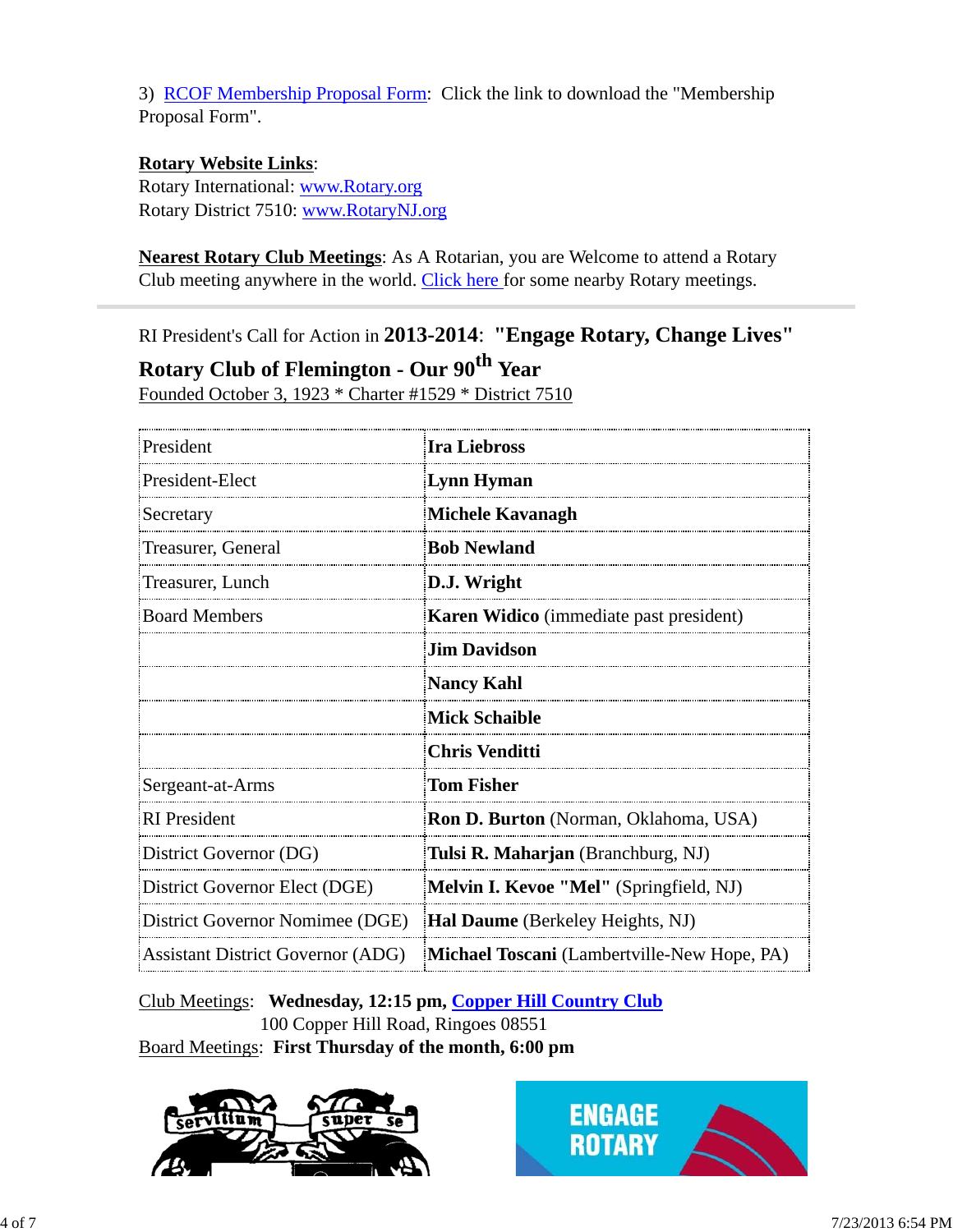

**MISSION STATEMENT**: The mission of Rotary International is to assist and guide Rotarians and Rotary clubs to accomplish the Object of Rotary to ensure Rotary's continuing relevance and to help build a better world, emphasizing service activities by individuals and groups that enhance the quality of life and human dignity, encouraging high ethical standards, and creating greater understanding among all people to advance the search for peace in the world.

**THE OBJECT OF ROTARY**: The object of Rotary is to encourage and foster the ideal of service as a basis of worthy enterprise and, in particular, to encourage and foster:

**1st**: The development of acquaintance as an opportunity for service;

**2nd**: High ethical standards in business and professions, the recognition of the worthiness of all useful occupations, and the dignifying of each Rotarian's occupation as an opportunity to serve society;

**3<sup>rd</sup>**: The application of the ideal of service in each Rotarian's personal, business and community life;

**4th**: The advancement of international understanding, goodwill, and peace through a world fellowship of business and professional persons united in the ideal of service.

**THE 4-WAY TEST**: "Of the things we think, say or do:

**1st**: Is it the Truth?

2<sup>nd</sup>: Is it Fair to all concerned?

**3rd**: Will it build goodwill and better friendships?

**4th**: Will it be beneficial to all concerned?"

## **ROTARY's AVENUE'S OF SERVICE**:

**1)** Through **Club Service**, we have fun, build lasting friendships, and make sure that our club runs well.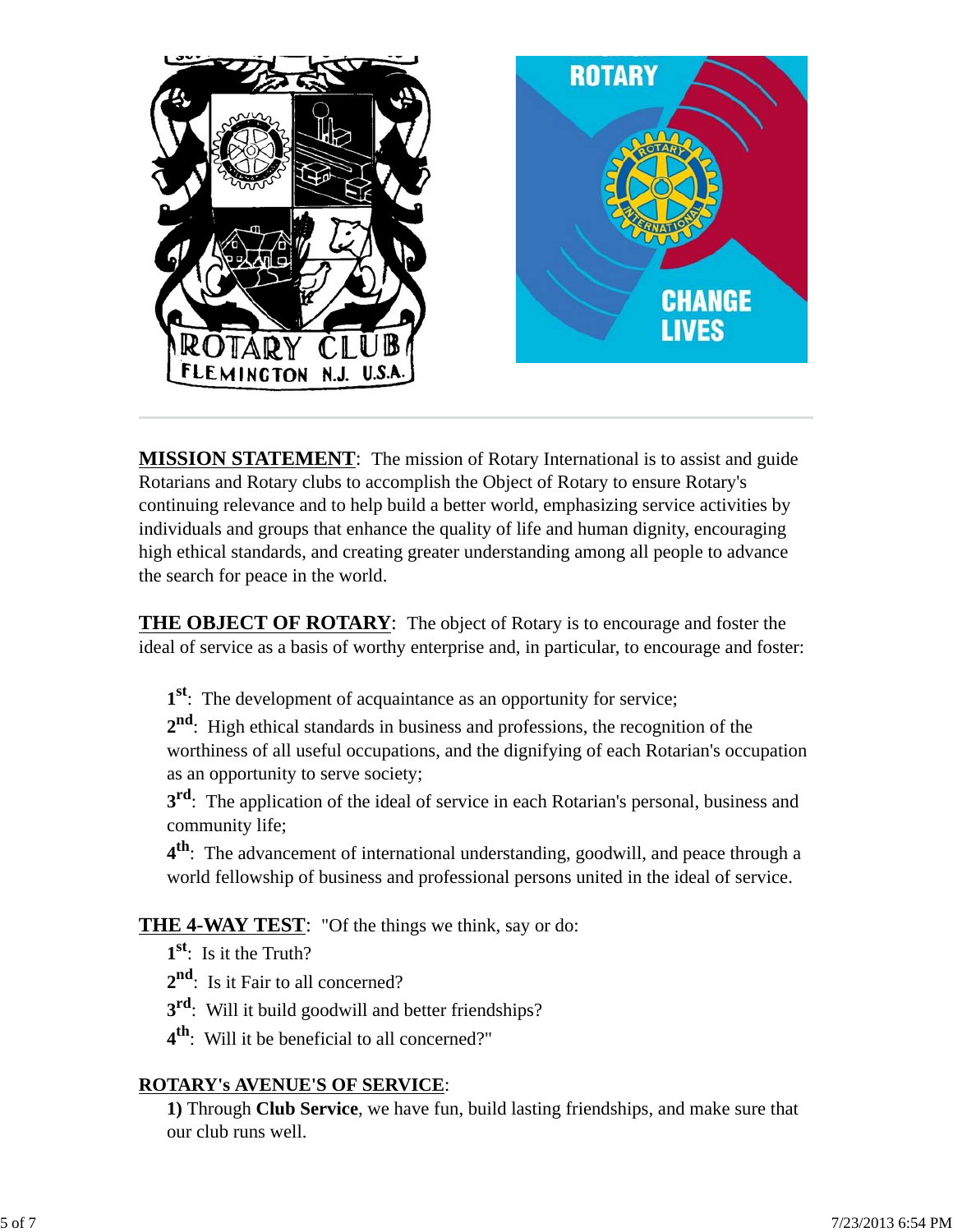**2)** Through **Vocational Service**, we volunteer our professional skills to serve others and promote integrity in everything we do.

**3)** Through **Community Service**, we address local needs and work with our community to bring lasting improvements.

**4)** Through **International Service**, we meet humanitarian needs around the globe and promote world understanding and peace.

**5)** Through **Youth Service**, we work with young people to help them become the next generation of leaders, visionaries, and peacemakers.

## **2013-2014 CLUB MEMBER ROSTER - Rotary Club of Flemington, NJ**: **Current Number of Members: 47**

| <b>Rotarian</b>                      | <b>Member</b><br>Since | <b>Classification</b>           |
|--------------------------------------|------------------------|---------------------------------|
| Black, Bruce B.                      | 2007                   | <b>Health and Fitness</b>       |
| Bohler, Herbert C. (Herb)            | 1977                   | <b>Specialty Advertising</b>    |
| Chittenden, Robert L. (Bob)          | 2003                   | M.E.F.P. Consulting Engineering |
| Clark, Arthur L. (Sandy)             | 1987                   | Printing                        |
| Copeland, Harrie E. III              | 1976                   | Auctioneering/Banking           |
| Davidson, James G. (Jim)             | 2002                   | <b>Rubber Products</b>          |
| Ferrari, Frederick J. (Fred)         | 1964                   | Orthodontia                     |
| Fisher, Charles H. (Charlie)         | 1961                   | <b>Funeral Services</b>         |
| Fisher, Thomas H. (Tom)              | 2012                   | Property & Casualty Insurance   |
| Harrison, Jeffrey (Jeff)             | 1996                   | Psychotherapy                   |
| Hennessy, Jr., Richard (Rich)        | 2010                   | <b>Financial Advisor</b>        |
| Hyman, Lynn                          | 2010                   | <b>Retail Banking</b>           |
| Johnston, David W. (Dave)            | 2011                   | <b>Financial Advisor</b>        |
| Kahl, Nancy                          | 2012                   | Massage Therapy                 |
| Kamnitsis, Christopher P.<br>(Chris) | 2001                   | <b>Financial Planning</b>       |
| <b>Kavanagh, Michele</b>             | 2013                   | <b>Community Banking</b>        |
| Liebross, Ira                        | 1997                   | <b>Family Medicine</b>          |
| Loew, Darren                         | 2002                   | Orthodontics                    |
| Martin, Teresa (Terry)               | 1993                   | Solid Waste/Recycling           |
| Mazujian, Harry                      | 2004                   | Clergy                          |
| McWilliams, Nancy                    | 1992                   | Psychotherapy                   |
| Metz, Kim                            | 2007                   | <b>Technical Education</b>      |
| Muller, George D.                    | 1964                   | <b>Cut Glass Manufacturing</b>  |
| Nastasi, William (Bill)              | 1996                   | <b>General Contracting</b>      |
| Newland, Robert D. (Bob)             | 1998                   | Insurance                       |
| Ownes, Terry M.                      | 1987                   | <b>Floor Covering</b>           |
| Parente, Steven (Steve)              | 2005                   | Classification                  |
| Phelan, Christopher J. (Chris)       | 2009                   | <b>Chamber Of Commerce</b>      |